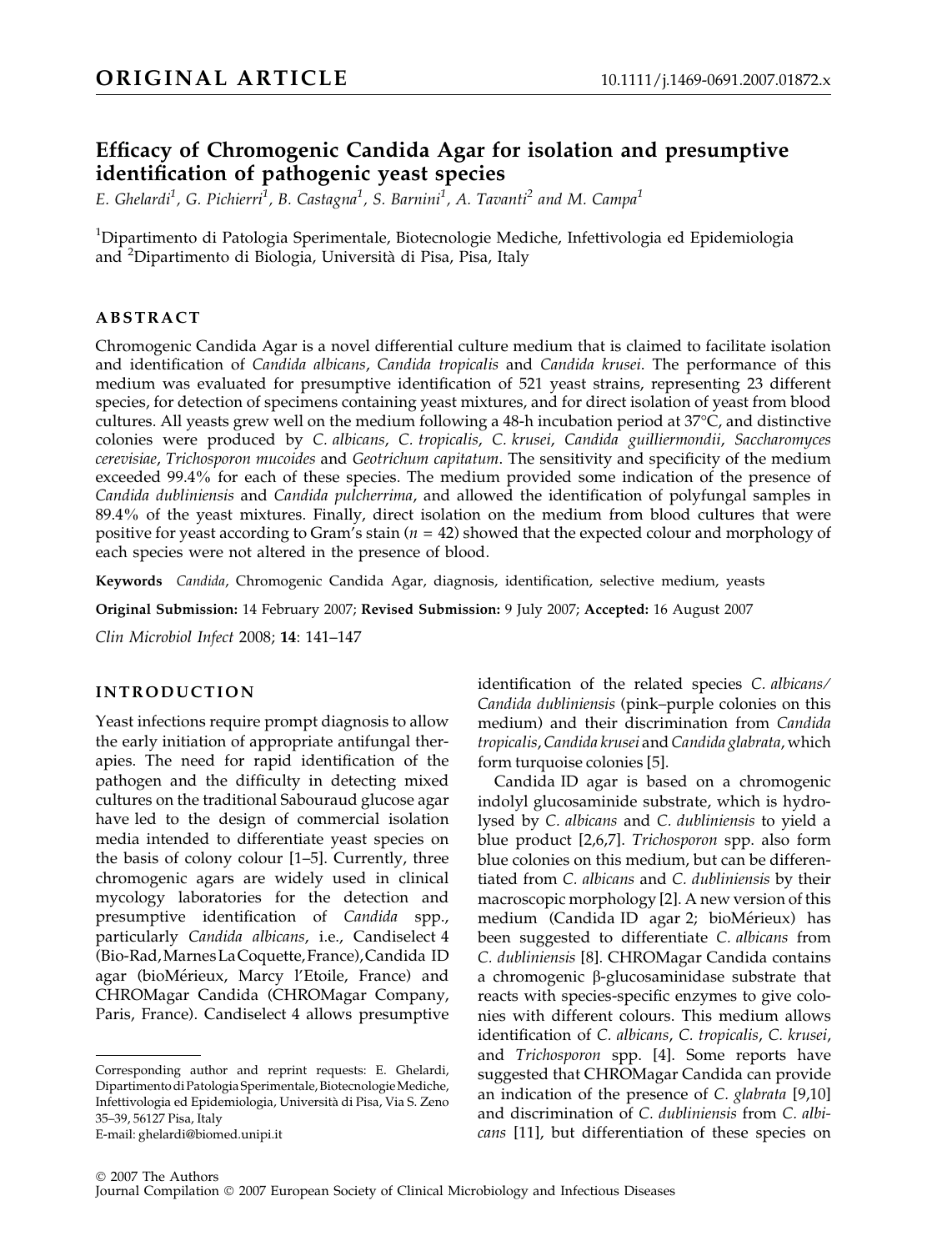this medium remains somewhat controversial [4,9,12,13]. CHROMagar Candida enables good differentiation of yeast species in mixed cultures [14], in direct isolation of *Candida* spp. from blood cultures [15], and in the prediction of susceptibility to fluconazole for many Candida strains isolated from blood cultures [16].

The new commercial Chromogenic Candida Agar (CCA; Oxoid, Basingstoke, UK) incorporates 5-bromo-4-chloro-3-indolyl/N-acetyl-β-D-glucosaminide and 5-bromo-6-chloro-3-indolyl phosphate p-toluidine salt as chromogenic substrates to detect yeast hexosaminidase and alkaline phosphatase activity, respectively. A previous report describing the use of this medium has shown that CCA is highly selective for yeasts and allows presumptive identification of C. albicans, C. tropicalis and C. krusei, and that it can be useful in indicating the polyfungal content of clinical samples [17]. The purpose of the present study was to evaluate the performance of CCA for the isolation and presumptive identification of a large number of yeast species, including less common agents of mycosis and the newly described species Candida orthopsilosis and Candida metapsilosis. In addition, the study investigated whether CCA could facilitate the detection of different colony types when seeded with various combinations of yeast suspensions, and the usefulness of CCA for direct isolation of yeasts from blood cultures.

# MATERIALS AND METHODS

#### Strains

In total, 506 yeast isolates were recovered from specimens submitted to the laboratory from different clinical units within Pisa University Hospital (Pisa, Italy) and identified according to the API ID32C yeast identification panel (ATB Fungus System; bioMérieux) or the ID-YST card system (Vitek System; bioMérieux). C. orthopsilosis and C. metapsilosis were identified by screening all isolates identified phenotypically as Candida parapsilosis with a DNA-based molecular test [18]. In brief, a 716-bp fragment of the secondary alcohol dehydrogenase gene (SADH) was amplified, purified and digested with BanI. Differential digestion profiles were then used to identify the three species, since C. parapsilosis, C. metapsilosis and C. orthopsilosis SADH amplicons contain one, three and no BanI restriction sites, respectively. Reference strains included C. krusei ATCC 6258, Candida guilliermondii ATCC 6260, C. albicans ATCC 10231, Candida rugosa DSM 70761, C. glabrata ATCC 90030, C. tropicalis ATCC 4563, Candida lusitaniae DSM 70102, Candida pulcherrima ATCC 22032, Candida famata DSM 70590, C. parapsilosis ATCC 22019, C. orthopsilosis ATCC 56139, C. metapsilosis ATCC 56143, Saccharomyces cerevisiae ATCC 9763, Trichosporon mucoides ATCC 204094 and Cryptococcus neoformans ATCC 90112.

#### Culture conditions

Yeast strains were cultured routinely on Sabouraud dextrose agar (SDA; Becton Dickinson, Franklin, NJ, USA) and were stored in Sabouraud broth (Becton Dickinson) containing glycerol 30% v/v at –80°C. CCA was obtained from Oxoid. Before being tested on this medium, frozen yeast strains were thawed and subcultured on SDA. Yeast suspensions were then streaked to form single colonies on CCA. In a pilot study, 136 cultures inoculated on CCA were incubated at both 30°C and 37-C and were examined after 24, 48 and 72 h, in order to establish the optimum growth conditions. This preliminary evaluation revealed that the optimal temperature for yeast growth and colour development was 37-C. Although all species, with the exception of *S. cerevisiae*, grew well after 24 h at 37°C, only some species developed a distinctive colony colour at that time. The definitive colony appearance was obtained for all species only after incubation for 48 h, and no difference in colony appearance was detected when the incubation was extended to 72 h. Therefore, analysis of colonies on CCA was carried out after incubation for 24 and 48 h at 37°C. Different lots of CCA ( $n = 4$ ) were used in these experiments, but no variations in colony colour and yeast growth were observed. All plates were examined visually by three independent investigators for colony colour, size, texture and the presence of colour diffusion into the surrounding agar. Colony colours were described according to the Pantone Colour Formula Guide. Sensitivity was expressed as the number of true-positives  $\times$  100/number of true-positives plus the number of false-negatives, and specificity was expressed as the number of true-negatives  $\times$  100/number of true-negatives plus the number of false-positives.

For the analysis of mixed cultures, individual strains were resuspended in NaCl 0.85% w/v to a McFarland standard of 2.0, and mixtures of two or three yeast species were prepared by mixing equal volumes of each yeast suspension. Aliquots (1  $\mu$ L) of polyfungal suspensions were streaked for isolation on duplicate sets of CCA plates. Plates were incubated at 37°C and the number of distinguishable colony types was recorded after incubation for 48 h.

#### Direct isolation from blood cultures

The blood cultures used in this study were submitted to the laboratory from different units of the Pisa University Hospital. Blood samples were collected and inoculated in BACTEC PLUS Aerobic/F and Anaerobic/F bottles and were monitored using the BACTEC 9240 system (Becton Dickinson). Positive cultures identified by the system that contained yeast according to Gram's stain were then inoculated on CCA by withdrawing a 100-µL aliquot from each positive bottle and streaking with a loop. Plates were incubated at 37°C and inspected visually after 24 and 48 h. In parallel, a control aliquot of the blood culture was plated on SDA and the resulting yeast colonies were identified using the API ID32C yeast identification panel or the ID-YST card system.

## RESULTS AND DISCUSSION

#### Appearance of colonies on CCA

The medium supported the growth of all the clinical isolates and reference strains. A wide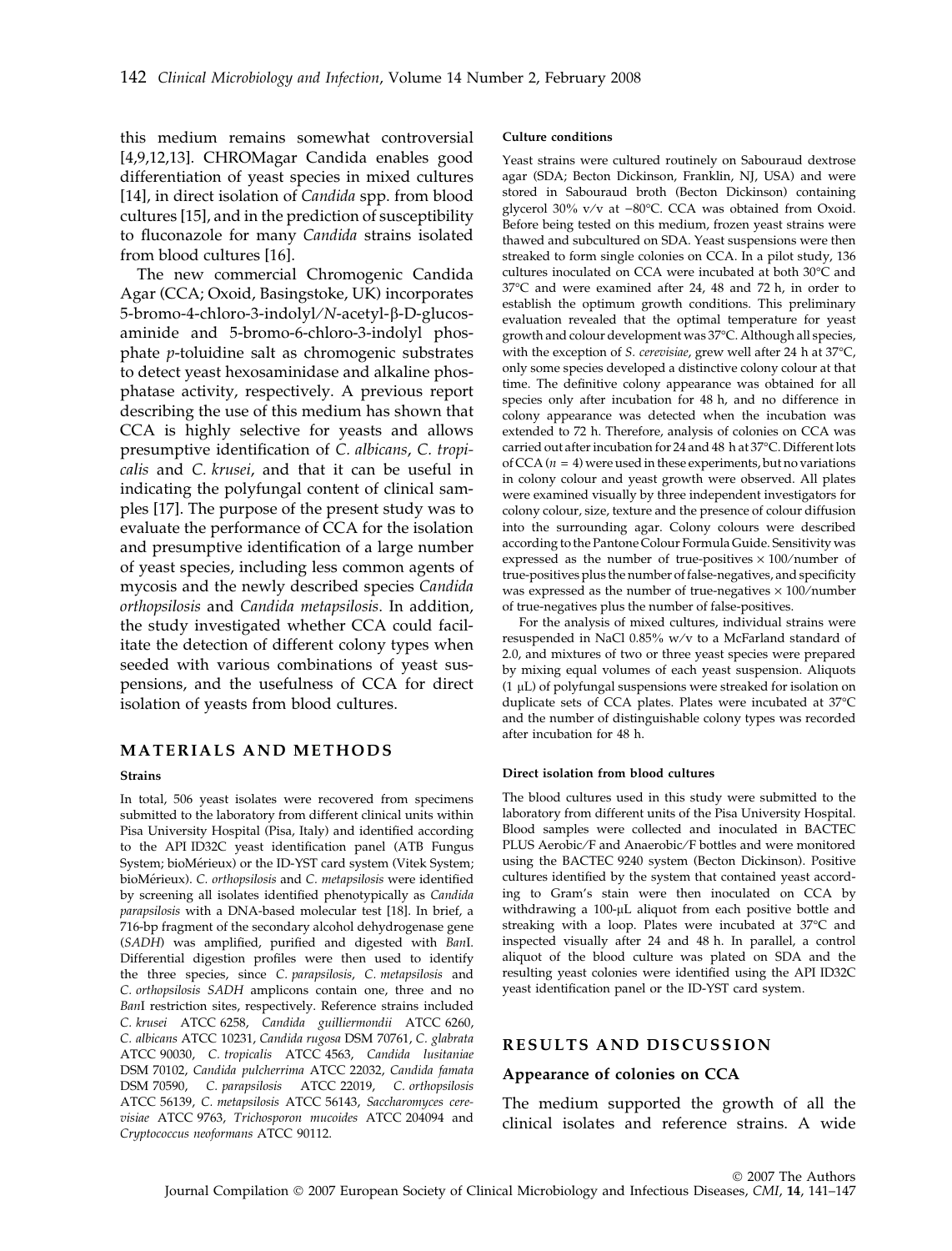Table 1. Appearance of yeast colonies after growth on Chromogenic Candida Agar for 24 and 48 h at 37°C

| <b>Species</b>           | No. of<br>isolates | Isolates identified<br>after incubation<br>for $24/48$ h | Colour                           | Colour number <sup>a</sup> |
|--------------------------|--------------------|----------------------------------------------------------|----------------------------------|----------------------------|
| Candida albicans         | 159                | 140/159                                                  | Green                            | 377, 3405, 359             |
| Candida dubliniensis     | $\overline{4}$     | 4/4                                                      | Bluish green                     | 3282, 329                  |
| Candida krusei           | 40                 | 35/40                                                    | Pink <sup>b</sup>                | 481, 4735, 435             |
| Candida tropicalis       | 40                 | 38/40                                                    | Dark blue                        | 302, 308                   |
| Candida guilliermondii   | 24                 | 17/24                                                    | Blackberry wine                  | 4715, 4735, 4745, 7525     |
| Candida glabrata         | 72                 | 72/72                                                    | Light to dark brown              | 7403, 465                  |
| Candida parapsilosis     | 24                 | 24/24                                                    | Light brown                      | 7403, 1205, 1215           |
| Candida orthopsilosis    | 11                 | 11/11                                                    | Light brown                      | 7403, 1205, 1215           |
| Candida metapsilosis     | 7                  | 7/7                                                      | Light brown                      | 7403, 1205, 1215           |
| Candida lusitaniae       | 19                 | 19/19                                                    | Light to dark brown              | 7403                       |
| Candida inconspicua      | 2                  | 2/2                                                      | Light brown                      | 1205, 1345, 134            |
| Candida norvegensis      | 16                 | 16/16                                                    | Light brown                      | 1205, 1345, 134            |
| Candida famata           | 23                 | 23/23                                                    | Light to dark brown              | 466, 4625                  |
| Candida kefyr            | 5                  | 5/5                                                      | Light brown                      | 135, 1355                  |
| Candida lipolytica       | 4                  | 4/4                                                      | Light brown                      | 7403, 1205                 |
| Candida pelliculosa      | 3                  | 2/2                                                      | Light to dark brown              | 7504, 407, 408             |
| Candida rugosa           | 1                  | 0/1                                                      | Light brown                      | 7403, 1205, 1215           |
| Candida pulcherrima      | 4                  | 4/4                                                      | Light brown, pink halo           | 470, 415                   |
| Geotrichum capitatum     | 8                  | 8/8                                                      | Dark pink <sup>c</sup>           | 4755                       |
| Saccharomyces cerevisiae | 28                 | 9/27                                                     | Violet <sup>d</sup>              | 519, 5145                  |
| Rhodotorula mucilaginosa | 12                 | 11/12                                                    | Salmon-pink                      | 170, 178                   |
| Trichosporon mucoides    | 13                 | 13/13                                                    | Bluish green $\rightarrow$ brown | 312, 322, $126^e$          |
| Cryptococcus neoformans  | 1                  | 1/1                                                      | Light brown                      | 7403                       |
| Cryptococcus albidus     | 1                  | 0/1                                                      | Light brown                      | 7403                       |

a Colour numbers from the Pantone Colour Formula Guide.

<sup>b</sup>Wide, rough, dry colonies with a dark centre.

<sup>c</sup>Small, rough colonies different from those of C. krusei.

One isolate developed brown colonies.

e Colonies at the end of the streak have a brownish appearance.

variety of colony colours was seen, some of which were species-specific (Table 1). The white/opaque background of CCA seemed to allow good discrimination among colonies with relatively similar hues.

All the C. albicans isolates  $(n = 159)$  formed green colonies after incubation for 48 h on CCA (Fig. 1a). This hue was distinctive for this species and, among the other species tested, only C. dubliniensis gave a similar colour (Fig. 1a). Isolates of C. dubliniensis  $(n = 4)$  developed dark bluish green colonies, and two isolates could not be distinguished from C. albicans by the independent investigators. Therefore, as shown previously for CHROMagar Candida [13], a dark bluish green appearance on CCA may be taken as an indication of the presence of C. dubliniensis, but should not be used as the sole criterion for identification. The sensitivity of CCA for the identification of C. albicans was 88% and 100% after incubation for 24 and 48 h, respectively, with a specificity of 99.4% at both incubation times.

All C. krusei ( $n = 40$ ), C. tropicalis ( $n = 40$ ) and C. guilliermondii ( $n = 24$ ) isolates formed typical colonies that were easily differentiated from those of other yeasts (Table 1). C. krusei colonies were



Fig. 1. Appearance of yeast colonies on Chromogenic Candida Agar. (a) 1, Candida albicans; 2, Trichosporon mucoides; 3, Candida dubliniensis; 4, Candida tropicalis. (b) 1, Candida krusei; 2, Geotrichum capitatum; 3, Saccharomyces cerevisiae; 4, Candida guilliermondii. (c) 1, Candida parapsilosis; 2, Cryptococcus albidus; 3, Candida glabrata; 4, Candida lusitaniae. (d) Enlarged T. mucoides colonies.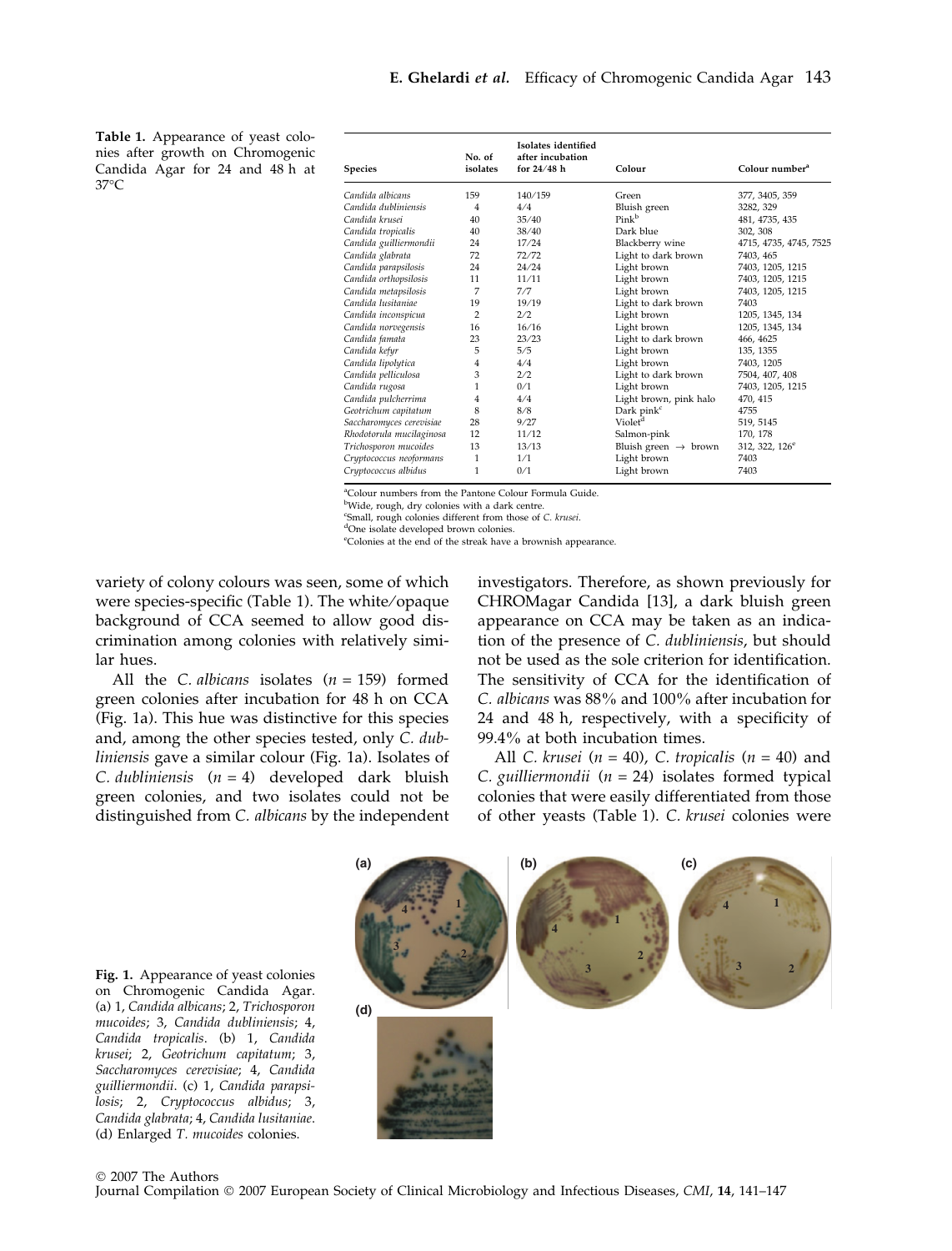dry, rough, pink and spreading with a dark centre (Fig. 1b). C. tropicalis formed dark blue colonies (Fig. 1a) and C. guilliermondii formed blackberry wine-coloured colonies (Fig. 1b) that were not confused with those of C. krusei, Geotrichum capitatum or S. cerevisiae (the only three species that gave colonies with a similar hue). One isolate of Candida pelliculosa was not distinguished from C. guilliermondii. The specificity and sensitivity of CCA for the identification of C. krusei, C. tropicalis and C. guilliermondii were very high, with a specificity of 100% for C. krusei and C. tropicalis, and 99.8% for C. guilliermondii, after incubation for 48 h. The sensitivity of CCA at 24 h was 87.5%, 95.0% and 70.8% for C. krusei, C. tropicalis and C. guilliermondii, respectively, and reached 100% after 48 h for all species.

These findings indicate that CCA allows presumptive identification of C. albicans, C. tropicalis and C. krusei with high sensitivity and specificity, particularly after incubation at 37°C for 48 h. Although a greater number of yeast species were considered in the present study, the results essentially confirmed data reported previously concerning the usefulness of CCA for the identification of these three species [17]. Based on the available data, it therefore seems that CCA can be used to reliably differentiate C. albicans, C. tropicalis and C. krusei, with a discriminatory power comparable to that of CHROMagar Candida [4,9]. However, the present study also revealed that CCA permits the identification of C. guilliermondii. Notably, CCA appears to be the only commercial medium that allows the identification of this species, which ranks sixth among the most frequently isolated Candida spp. and shows reduced susceptibility to fluconazole [19].

CCA did not enable the differentiation of C. glabrata ( $n = 72$ ), C. parapsilosis ( $n = 24$ ), C. orthopsilosis ( $n = 11$ ), C. metapsilosis ( $n = 7$ ), C. lusitaniae (n = 19), Candida inconspicua (n = 2), Candida norvegensis ( $n = 16$ ) and C. famata ( $n = 23$ ), or the relatively uncommon Candida kefyr  $(n = 5)$ , Candida lipolytica  $(n = 4)$ , C. pelliculosa  $(n = 3)$  and C. rugosa ( $n = 1$ ), all of which formed light to dark brown colonies (Fig. 1c; Table 1). Smaller, albeit indistinguishable, colonies were also produced by Cryptococcus neoformans and Cryptococcus albidus (Fig. 1c). C. pulcherrima  $(n = 4)$  gave light brown colonies, but with a distinctive pink halo (Table 1). Therefore, the formation of a pink halo around brown colonies on CCA could be considered to be an indication of the presence of C. pulcherrima.

The lack of discrimination observed for many Candida spp. partially limits the usefulness of CCA in the clinical mycology laboratory. Indeed, C. glabrata and C. parapsilosis, two of the species involved most frequently in candidaemia [20], could not be differentiated using this medium. In addition, no discrimination was observed for less common Candida spp., e.g., C. famata, C. lusitaniae, C. lipolytica, C. pelliculosa and C. kefyr, which have been reported to be responsible for  $c. 5\%$  of Candida bloodstream infections [20].

T. mucoides isolates  $(n = 13)$  formed bluish green–brown colonies that were easily distinguishable from those of C. albicans and C. dubliniensis (Fig. 1a). Indeed, while T. mucoides colonies were green in the quadrant showing most growth, isolated colonies developed a distinctive brown hue (Fig. 1d). Since the hexosaminidase activity is responsible for 5-bromo-4-chloro-3-indolyl/  $N$ -acetyl- $\beta$ -D-glucosaminide conversion to a green–blue product on CCA, the green T. mucoides colonies in the area of confluent growth could be explained in terms of an accumulation of this enzyme, which may only be produced at a low concentration by isolated colonies.

The colour and morphology of S. cerevisiae colonies on CCA only became typical after incubation at 37°C for 48 h; most *S. cerevisiae* strains formed very small, pinpoint colonies with a distinctive violet colour (Fig. 1b), but one S. cerevisiae isolate formed brown colonies that were indistinguishable from those produced by several other yeast species. The specificity and sensitivity of CCA for the identification of S. cerevisiae were 100% and 96.4%, respectively, after incubation for 48 h.

G. capitatum  $(n = 8)$  isolates produced dark pink, fimbriate and rough colonies that were easily distinguishable in colour and morphology from those of C. krusei (Fig. 1b), while salmonpink, mucoid colonies were produced by all Rhodotorula mucilaginosa isolates ( $n = 12$ ).

The finding that CCA, in addition to Candida spp., can allow identification of yeasts such as T. mucoides, G. capitatum and S. cerevisiae was considered to be of diagnostic relevance. These species are reported increasingly as agents of invasive infections, especially in immunocompromised or critically-ill patients. Disseminated infections caused by Trichosporon spp. and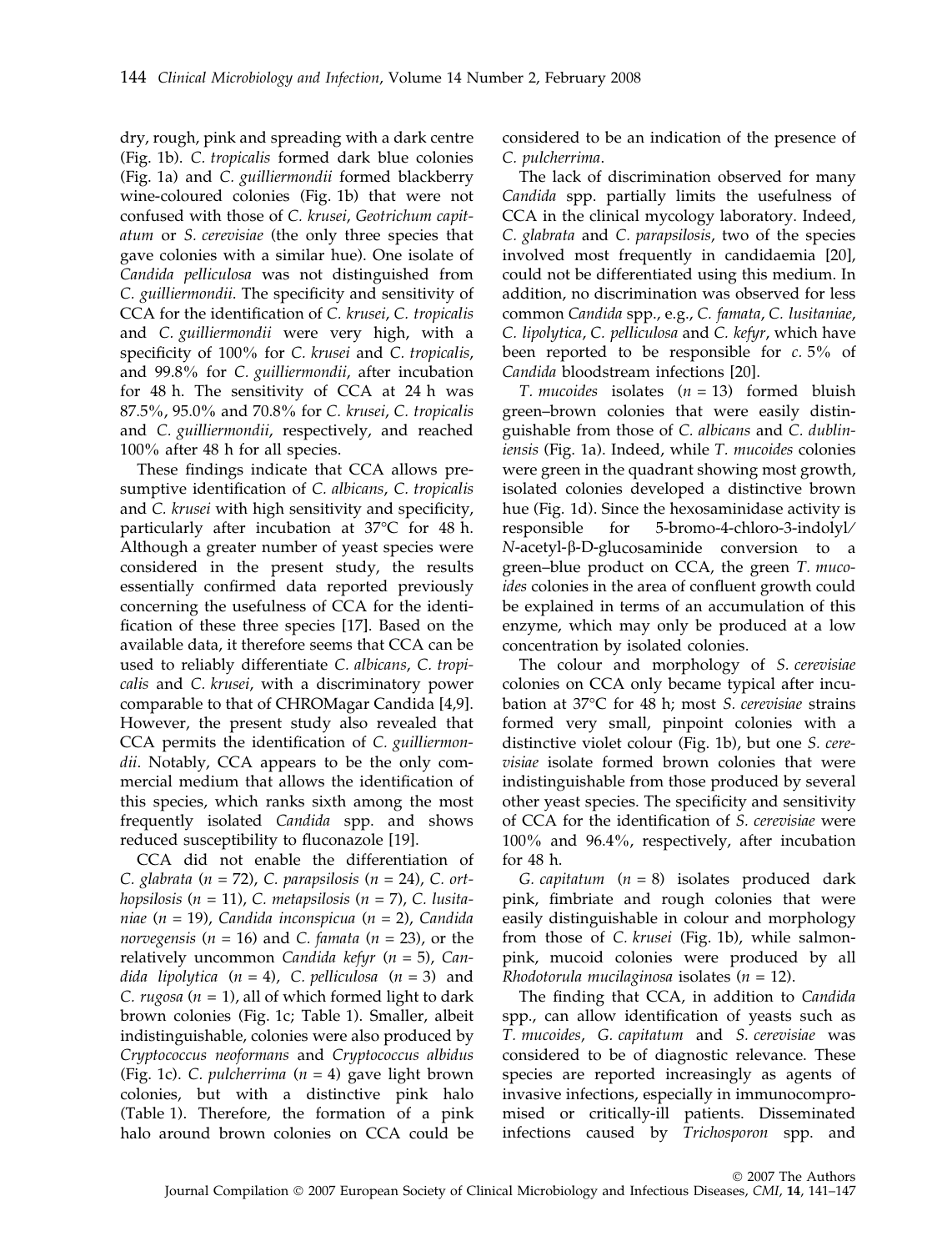G. capitatum [21] are emerging and cause frequently fatal mycoses among neutropenic patients, particularly those who have received drugs with cytotoxic and immunosuppressive effects for haematological malignances [21]. Although considered previously to be an occasional digestive commensal, S. cerevisiae has now been shown to behave as an opportunistic pathogen that is responsible for sporadic systemic infections [22].

# CCA for discrimination of yeasts from polyfungal suspensions

In total, 47 suspensions were prepared, 44 of which contained two species and three of which contained three species (Table 2). CCA allowed the identification and differentiation of yeast mixtures in 42 (89.36%) samples. Most of these samples contained yeast species that were easily recognised because of their different colony

Table 2. Detection of multiple yeast species from polyfungal suspensions using Chromogenic Candida Agar

| <b>Species</b>                                           | No. of mixed<br>cultures | No. of distinct<br>colony types |
|----------------------------------------------------------|--------------------------|---------------------------------|
| Candida albicans/Candida dubliniensis                    | 2                        | 2                               |
| C., albicans/Candida krusei                              | 4                        | 2                               |
| C. albicans/Candida tropicalis                           | 4                        | $\overline{2}$                  |
| C. albicans/Candida guilliermondii                       | 3                        | $\overline{2}$                  |
| C. albicans/Candida glabrata                             | 3                        | $\overline{2}$                  |
| C. albicans/Candida parapsilosis                         | 2                        | 2                               |
| C. albicans/Trichosporon mucoides                        | 3                        | 2                               |
| C. dubliniensis/C. tropicalis                            | 2                        | 2                               |
| C. krusei/Rhodotorula mucilaginosa                       | 2                        | 2                               |
| C. krusei/Geotrichum capitatum                           | 2                        | $\overline{2}$                  |
| C. glabrata/Candida kefyr                                | 2                        | 1                               |
| Candida lusitaniae/Candida lipolytica                    | 2                        | 1                               |
| C. lusitaniae/C. guilliermondii                          | 2                        | 2                               |
| C. glabrata/C. tropicalis                                | 2                        | 2                               |
| C. glabrata/C. krusei                                    | 3                        | 2                               |
| C. dubliniensis/T. mucoides                              |                          | $\overline{2}$                  |
| C. glabrata/C. parapsilosis                              | 3                        | 2                               |
| Saccharomyces cerevisiae/T. mucoides                     | 2                        | $\overline{2}$                  |
| C. dubliniensis/Candida<br>orthopsilosis/R. mucilaginosa |                          | 3                               |
| C. albicans/C. orthopsilosis/C. tropicalis               | 1                        | 3                               |
| C. kefyr/C. lusitaniae/C. parapsilosis                   | 1                        | 2                               |

colours and textures (Table 2). Fig. 2a shows the appearance of colonies produced by a mixture containing C. dubliniensis, C. orthopsilosis and R. *mucilaginosa* after incubation at 37°C for 48 h on CCA. Remarkably, C. albicans and C. dubliniensis were easily distinguished in two different mixtures, by all investigators, as shown in Fig. 2b. The five mixtures that were not detected on CCA contained C. glabrata/C. kefyr  $(n = 2)$ , C. lusitaniae/C. lipolytica  $(n = 2)$  and C. kefyr/ C. lusitaniae/C. parapsilosis  $(n = 1)$ . The similar light brown appearance of the colonies produced by all of these species did not allow the polyfungal nature of the culture to be recognised. However, in the case of the mixture containing three species, the independent investigators recorded the presence of two distinguishable colony types.

# Isolation from blood cultures

In total, 42 blood cultures positive for yeast species were collected and analysed on CCA. In parallel, the isolates were cultured on SDA and identified phenotypically. All isolates identified as C. parapsilosis by biochemical testing were subsequently analysed to determine whether they belonged to the species C. metapsilosis or C. orthopsilosis. The distribution of clinical isolates comprised C. albicans  $(n = 21)$ , C. glabrata (9), C. parapsilosis (1), C. orthopsilosis (2), C. tropicalis (4), C. krusei (3), C. pulcherrima (1) and S. cerevisiae (1). In general, there was a more profuse yeast growth on SDA at 24 h than on CCA, but a comparable number and size of colonies were observed on the two media after incubation for 48 h. All yeasts derived from blood cultures grew well on CCA after incubation for 48 h. Yeasts growing over the initial quadrant of streaking often showed a hue slightly different from that seen in the other

Fig. 2. Growth of polyfungal cultures on Chromogenic Candida Agar. (a) Candida dubliniensis (bluish green colonies), Candida orthopsilosis (light brown colonies) and Rhodotorula mucilaginosa (salmon-pink colonies). (b) Candida albicans (green colonies) and C. dubliniensis (bluish green colonies).

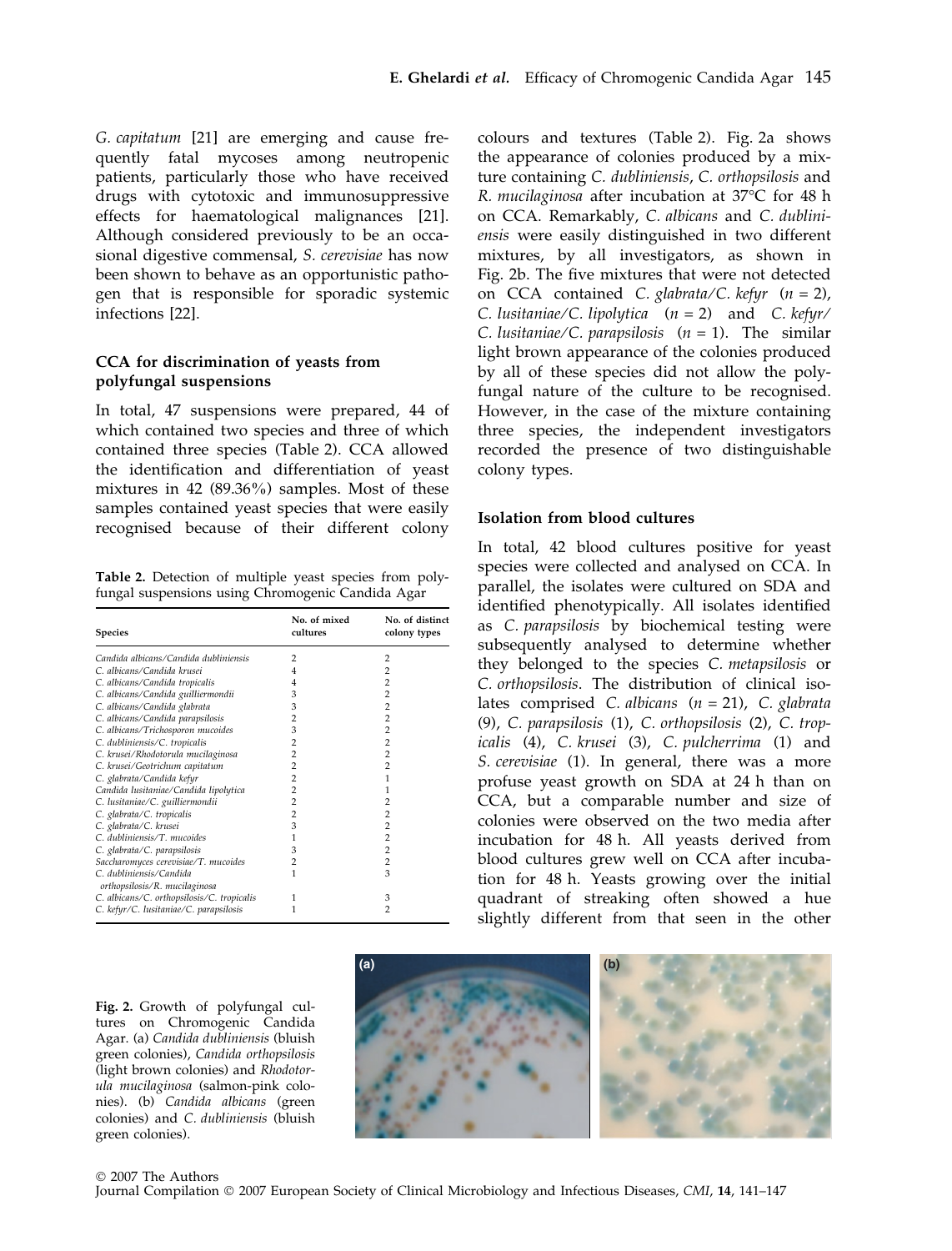quadrants. However, no significant difference was observed in the colour or general appearance of colonies produced by each yeast species isolated from blood as compared with those produced by frozen yeast strains. Although the presence of haem pigment could potentially affect the typical colony appearance on CCA, the expected colour used to identify each species was not altered by direct isolation from blood. Therefore, these findings indicate that CCA can also be used for primary isolation and presumptive identification of yeasts from blood cultures.

# CONCLUSIONS

CCA was found to allow the growth of most clinically relevant yeasts, and to allow presumptive identification of C. albicans, C. tropicalis, C. krusei, C. guilliermondii, S. cerevisiae, T. mucoides and G. capitatum. CCA also facilitated recognition of specimens containing mixtures of yeast species, and was also suitable for primary isolation of yeasts from blood cultures. The medium did not allow discrimination of C. glabrata and C. parapsilosis, two of the most common agents of candidiasis, as well as several other less common Candida spp. Although this lack of discriminatory activity is a disadvantage, CCA appears to be an acceptable source medium for primary isolation and presumptive identification of a number of common yeast species.

## ACKNOWLEDGEMENTS

We wish to thank S. Bernini and S. Pifferi for their technical assistance. This study was supported by annual grants from the University of Pisa. The authors have no potential conflicts of interest with respect to any of the commercial products used in this study.

### REFERENCES

- 1. Freydiere AM, Buchaille L, Gille Y. Comparison of three commercial media for direct identification and discrimination of Candida species in clinical specimen. Eur J Clin Microbiol Infect Dis 1997; 16: 464–467.
- 2. Fricker-Hidalgo H, Orenga S, Lebeau B et al. Evaluation of Candida ID, a new chromogenic medium for fungal isolation and preliminary identification of some yeast species. J Clin Microbiol 2001; 39: 1647–1649.
- 3. Lipperheide V, Andraka L, Ponton J, Quindos G. Evaluation of the albicans IDR plate method for the rapid identification of Candida albicans. Mycoses 1993; 36: 417–420.
- 4. Odds FC, Bernaerts R. CHROMagar Candida, a new differential isolation medium for presumptive identification of clinically important Candida species. J Clin Microbiol 1994; 32: 1923–1929.
- 5. Nawrot U, Wlodarczyk K, Skala J, Prondo-Morarska APM. Evaluation of Candiselect 4, a chromogenic medium for yeast differentiation. Clin Microbiol Infect 2005; 11 (suppl 2): 715–716.
- 6. Letscher-Bru V, Meyer MH, Galoisy AC, Waller J, Candolfi E. Prospective evaluation of the new chromogenic medium Candida ID, in comparison with Candiselect, for isolation of molds and isolation and presumptive identification of yeast species. J Clin Microbiol 2002; 40: 1508– 1510.
- 7. Willinger B, Hillowoth C, Selitsch B, Manafi M. Performance of Candida ID, a new chromogenic medium for presumptive identification of Candida species, in comparison to CHROMagar Candida. J Clin Microbiol 2001; 39: 3793–3795.
- 8. Eraso E, Sahand IH, Villar-Vidal M et al. Usefulness of Candida ID2 agar for the presumptive identification of Candida dubliniensis. Med Mycol 2006; 44: 611–615.
- 9. Hospenthal DR, Beckius ML, Floyd KL, Horvath LL, Murray CK. Presumptive identification of Candida species other than C. albicans, C. krusei, and C. tropicalis with the chromogenic medium CHROMagar Candida. Ann Clin Microbiol Antimicrob 2006; 5: 1.
- 10. Pfaller MA, Huston A, Coffmann S. Application of CHROMagar Candida for rapid screening of clinical specimens for Candida albicans, Candida tropicalis, Candida krusei, and Candida (Torulopsis) glabrata. J Clin Microbiol 1996; 37: 870–872.
- 11. Jabra-Rizk MA, Brenner TM, Romagnoli M et al. Evaluation of a reformulated CHROMagar Candida. J Clin Microbiol 2001; 39: 2015–2016.
- 12. Ellepola ANB, Hurst SF, Elie CM, Morrison CJ. Rapid and unequivocal differentiation of Candida dubliniensis from other Candida species using species-specific DNA probes: comparison with phenotypic identification methods. Oral Microbiol Immunol 2003; 18: 379–388.
- 13. Tintelnot K, Haase G, Seibold M et al. Evaluation of phenotypic markers for selection and identification of Candida dubliniensis. J Clin Microbiol 2000; 38: 1599–1608.
- 14. Hospenthal DR, Murray CK, Beckius ML, Green JA, Dooley DP. Persistence of pigment production by yeast isolates grown on CHROMagar Candida medium. J Clin Microbiol 2002; 40: 4768–4770.
- 15. Horvath LL, Hospenthal DR, Murray CK, Dooley DP. Direct isolation of Candida spp. from blood cultures on the chromogenic medium CHROMagar Candida. J Clin Microbiol 2003; 41: 2629–2632.
- 16. Tan GL, Peterson EM. CHROMagar Candida medium for direct susceptibility testing of yeast from blood cultures. J Clin Microbiol 2005; 43: 1727–1731.
- 17. Baixench MT, Taillandier A, Paugam A. Clinical and experimental evaluation of a new chromogenic medium (OCCA®, Oxoid) for direct identification of Candida albicans, C. tropicalis and C. krusei. Mycoses 2006; 49: 311–315.
- 18. Tavanti A, Davidson AD, Gow NAR, Maiden MC, Odds FC. Candida orthopsilosis and Candida metapsilosis spp. nov. to replace Candida parapsilosis groups II and III. J Clin Microbiol 2005; 43: 284–292.